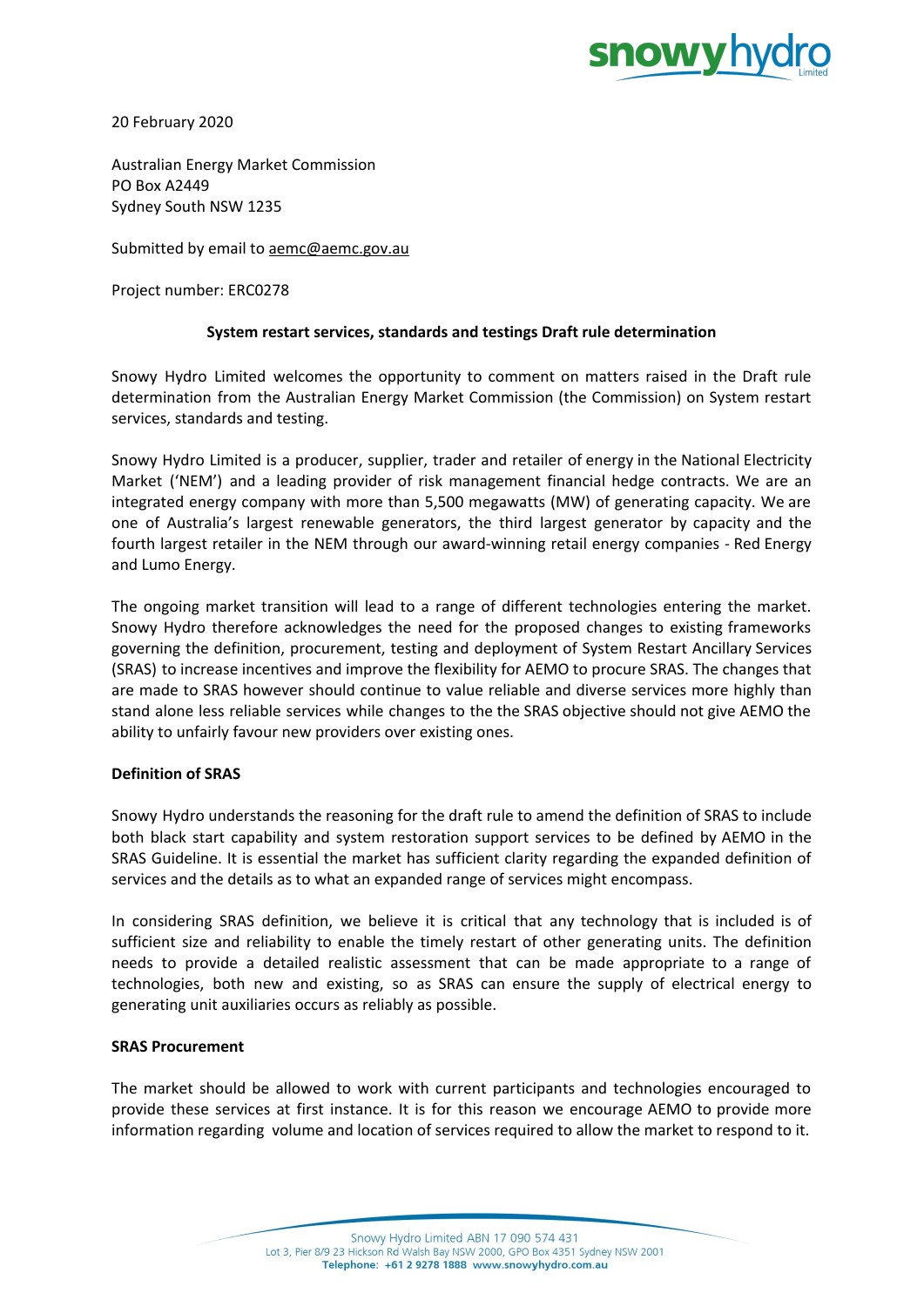However, to the extent the draft rule is implemented, Snowy Hydro understand the logic behind the amendment to the SRAS Procurement Objective is to make clear that AEMO can take overall costs (including short-term and long-term costs) into account when procuring SRAS to meet the SRS at lowest cost proceeds. We however strongly believe that the costs need to be balanced against diversity and the reliability of SRAS services.

The broader assessment of economic costs relating to SRAS should still be undertaken by the Reliability Panel through the determination of the system restart standard.

## **Generator Technical Performance Standards**

With the decision to expand the definition of the SRAS and amend the SRAS procurement objective Snowy Hydro agrees with the Commission that any changes to the generator performance standards are unnecessary and duplicative. Furthermore the Commission notes that *"it would not be efficient to make changes to the performance standards in relation to the capability to provide restoration support services as it represents an unnecessary new cost imposed on connecting generators, which will lead to higher costs for all consumers." 1*

SRAS is subject to its own guidelines and specifications, it should not be included as a performance standard under the NER as the ancillary service specification and the contractual obligation to provide the services are sufficient. The Commission has correctly noted that *"AEMO's recommended changes to access standards would impose unnecessary additional requirements on connecting generators". 2*

Changing the technical performance standards would have increased costs. As noted in the previous submission, including SRAS capability into a generator's refurbished plant with S5.2 obligations adds to the cost burden of a participant contemplating a refurbishment and may dissuade the participant from undertaking the refurbishment, to the detriment of plant reliability. In the case of existing generators with increasingly marginal revenues it could force these generators to make the choice of early closure.

More broadly, Snowy Hydro is concerned with what appears to be a deliberate strategy to seek to mandate the provision of services and capabilities beyond those which are reasonably required for the efficient and secure connection of generators to the electrical network. The justification for such an approach appears, ostensibly, to be lowering the cost of acquiring the mandated services. This rationale is specious, firstly, because shifting the incidence of costs away from the market operator will not lower the aggregate burden of those costs, and, secondly, by requiring generators to invest in services which they are ill-suited to provide, these measures will dissuade efficient investment and entrench allocative inefficiency, increasing the long-run costs of supplying the service. This is inconsistent with the National Electricity Objective.

### **SRAS testing and communication protocols**

Rigorous testing of systems will increase confidence that services will perform when called on. Snowy Hydro therefore welcomes the framework for the physical testing of restart paths which clarifies the roles and responsibilities of AEMO, NSPs and affected participants in relation to this process.

 $<sup>1</sup>$  AEMC, System restart services, standards and testing, Draft rule determination, 19 December 2019, pp50</sup>

<sup>&</sup>lt;sup>2</sup> AEMC, System restart services, standards and testing, Draft rule determination, 19 December 2019, pp50